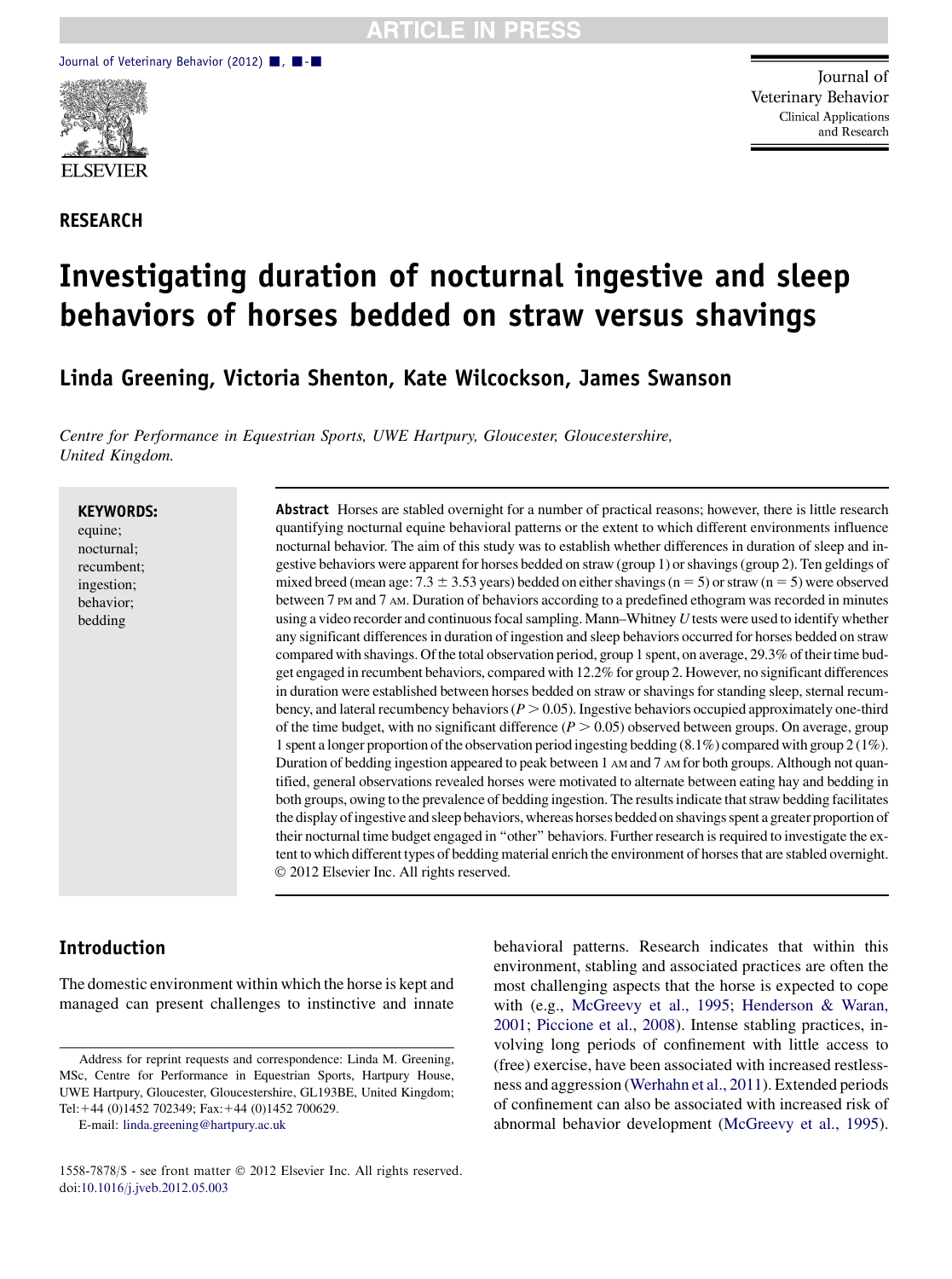Barriers within traditional and conventional stabling systems therefore appear to reduce the opportunity for the horse to display normal behavior and increase the likelihood of abnormal behavior display [\(Cooper and Albentosa, 2005](#page-4-0); Rose-Meirhöfer et al., 2010). However, the role of the horse in modern society seems to necessitate stabling [\(Henderson,](#page-4-0) [2007\)](#page-4-0), and as a result, research exists to investigate methods to enrich the stable environment using feed-balls ([Henderson](#page-4-0) [and Waran, 2001\)](#page-4-0), increased opportunities to forage [\(Thorne](#page-4-0) [et al., 2005\)](#page-4-0), and increased visual horizons, such as mirrors [\(Cooper et al., 2000](#page-4-0); [Mills and Davenport, 2002\)](#page-4-0). The use of bedding in the stable is a traditional practice that is receiving increased attention as a stimulus that is reported to exert variable positive and negative influences ([Werhahn et al.,](#page-4-0) [2010\)](#page-4-0). However, previous studies investigating bedding report contradictory evidence, possibly owing to noncomparable sample populations or aspects of the study design. For example, some studies included female populations exclusively ([Houpt et al., 1986](#page-4-0); [Werhahn et al., 2010](#page-4-0)), used relatively small stalls ([Pedersen et al., 2004](#page-4-0)), and used crossover designs using different bedding materials [\(Werhahn et al., 2010](#page-4-0)). During preference tests, horses have been observed to choose straw bedding when given the choice [\(Mills et al., 2000](#page-4-0)), but some have also demonstrated no significant preference [\(Hunter and Houpt, 1989](#page-4-0)). Some of the negative conclusions from bedding research suggest that bedding material has little significant influence on behavior ([Thompson, 1995\)](#page-4-0) and is linked with colic [\(Greet and Rossdale, 1987](#page-4-0)). More recently, research has shown that straw bedding encourages more beddingdirected behaviors, less standing behavior, and longerduration recumbent behavior [\(Pedersen et al., 2004](#page-4-0); [Werhahn et al., 2010](#page-4-0)). The current study therefore aimed to establish whether significant differences existed for a sample population of mixed-breed/age geldings, bedded on either straw or shavings, looking at the duration of nocturnal ingestive and sleep behaviors.

# Methods and materials

### Materials

Ten geldings of mixed breed and age (average age:  $7.3 \pm$ 3.53 years; range: 4-13 years) were allocated to either group 1 (straw;  $n = 5$ ) or group 2 (shavings;  $n = 5$ ) based on the bedding material that appeared in their stable. Each horse had been bedded on the material for at least 5 months previously. Each stable measured 12 feet by 12 feet, the design of which prevented physical contact between neighboring horses owing to solid walls separating each horse; they were able to see each other from the stable door. No deep litter systems or rubber matting was present in any of the stables. The bedding that appeared in the stable was either wheat straw or pinewood shavings that were not entirely new and varied in depth according to owner preference (minimum: 10 cm).

Each horse was provided with access to pasture for between 6 and 10 hours during the day and given its normal feed and/or individual ration of hay at 6.30 PM. All horses were individually stabled on the same yard and underwent light-to-medium work but were privately owned and therefore subject to different daily regimens.

## Experimental design

Each horse was filmed once for a period of 12 hours between 7 PM and 7 AM. The light was left on during the study, and horses were habituated to this for a period of 2 nights before data collection. A Sony Handycam DCR-SX15E (Sony, Tokyo, Japan) with a NP-FV100 battery was secured in the stable rafters in the top corner above the stable door and set on a wide-angle lens so that the entire stable was visible to facilitate data collection. Duration of ingestion and recumbent behaviors according to a predetermined ethogram [\(Table 1](#page-2-0)) were recorded using continuous focal sampling. Sleep was recorded where the behavior lasted for longer than 1 minute. Ethical approval was granted by Hartpury College.

#### Statistical analysis

To establish whether differences in frequency or duration of ingestive and recumbent behaviors existed for horses bedded on straw or shavings, Mann-Whitney  $U$  tests were used ( $n_1 = n_2 = 5$ ). Significance levels were set at P < 0.05. Total mean duration of individual behaviors was calculated from the sum of the total time spent engaging in that behavior by each horse, divided by the size of the sample population in each group. Mean duration data were also used to calculate the proportion of the total observation period (720 minutes) that each behavior was displayed for.

#### Results

#### Sleep behavior

No significant differences between group 1 or 2 were observed for average total duration sleep standing  $(z = 1$  $-0.104$ ;  $P > 0.05$ ), sternal recumbency ( $z = 0.301$ ;  $P >$ 0.05), and lateral recumbency ( $z = 1.985$ ;  $P > 0.05$ ) [\(Table 2\)](#page-2-0). During the total observation period, horses bedded on straw spent, on average, 29.3% of their time budget engaged in recumbent behaviors, compared with 12.2% for those bedded on shavings. Overall, horses bedded on straw spent, on average, 56.9% engaged in sleep behaviors compared with 49.2% for horses bedded on shavings.

#### Ingestion behaviors

Only 1 horse bedded on shavings was observed not to display any type of bedding ingestion behavior. No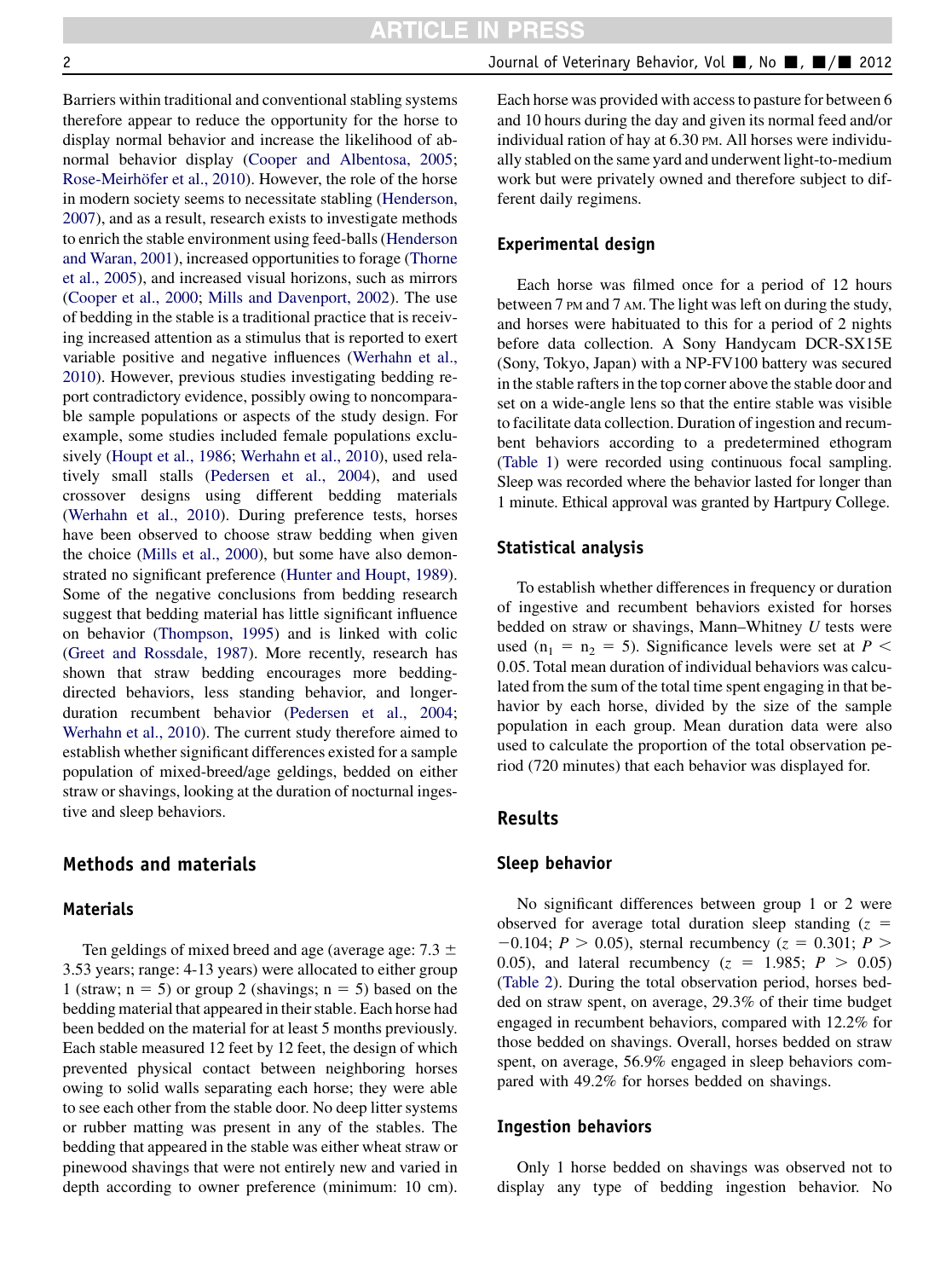## <span id="page-2-0"></span>Greening et al Mocturnal ingestive and sleep behaviors of horses 33

| Category                    | Description of activities                                                                                                                                   |
|-----------------------------|-------------------------------------------------------------------------------------------------------------------------------------------------------------|
| Ingest hay                  | Masticating, prehending or swallowing<br>hay                                                                                                                |
| Ingest concentrates         | Masticating, prehending or swallowing<br>concentrates                                                                                                       |
| Ingest bedding<br>substrate | Masticating, prehending or swallowing<br>bedding substrate                                                                                                  |
| Sleep while<br>standing     | Standing immobile, no or limited ear<br>movement, relaxed tail, limited leg<br>movement, eyes closed or half shut                                           |
| Sternal recumbency          | Recumbent, with sternum in contact<br>with the ground, legs folded<br>beneath the body, no or limited ear<br>movement                                       |
| Lateral recumbency          | Recumbent, either lateral thoracic area<br>parallel to and in contact with the<br>ground, head immobile and in<br>contact with the ground, legs<br>extended |

Table 1 Ethogram of ingestive and sleeping/recumbent

Adapted from [Dierendonck et al., 1996](#page-4-0); [Winskill et al., 1996](#page-4-0); [Flannigan](#page-4-0) [and Stookey, 2002](#page-4-0); [Souris et al., 2007](#page-4-0).

significant differences were observed for median total duration of hay ingestion ( $z = -0.940$ ;  $P > 0.05$ ) or bedding ingestion ( $z = 1.776$ ;  $P > 0.05$ ) ([Table 3\)](#page-3-0). Of the total observation period, horses bedded on straw spent, on average, 36.2% of their time engaged in ingestion behaviors, compared with 33.1% displayed by horses bedded on shavings.

General observations recorded peak duration of hay ingestion occurring between 7 PM and 10 PM, followed by a general decrease until 4 AM and 7 AM. Around this time, bedding ingestion was seen to increase. Additionally, horses with hay nets were observed to have some hay left in the morning, which may be explained in some cases by the prevalence of bedding ingestion.

#### Nocturnal time budget

Distinct differences were observed in nocturnal time budgets for lateral recumbency and ingesting bedding behaviors, when comparing the shavings [\(Figure 1](#page-3-0)) and

straw ([Figure 2](#page-3-0)) bedding groups. Overall, the average proportion of time spent on other activities was greater for horses bedded on shavings (17.7%) compared with straw (7%). This equates to 127.44 minutes and 50.40 minutes, respectively, where horses were not engaged in sleep, recumbent, or ingestive behaviors.

## **Discussion**

The results of the current study, although nonsignificant, reinforce previous research findings that straw bedding encourages increased bedding ingestion and recumbent behaviors and reduced standing-related behaviors [\(Pedersen et al., 2004;](#page-4-0) [Werhahn et al., 2010\)](#page-4-0). No standardization of bed size or condition was made, thus representing ''normal'' bedding conditions observed in the general population. Motivation to engage in bedding ingestion behaviors may have been influenced by bedding condition, where horses have been observed to display antiparasite strategies when grazing at pasture ([Fleurance et al., 2007\)](#page-4-0). Further exploration of this theory in the stable may be useful to establish whether bedding condition influences nocturnal behavior.

On average, the horses bedded on straw were observed to ingest their bed for longer than those bedded on shavings, although it is important to note that the latter still engaged in bedding ingestion behaviors to some extent. Research has shown that horses provided with multiple forage opportunities were observed to perform foraging behavior more frequently and for longer ([Thorne et al., 2005](#page-4-0)). In the current study, however, there was little difference in total average duration of ingestion behavior between shavings and straw beds, suggesting that although straw offers variation in palatability, it does not significantly influence the amount of time that horses spend eating in the stable overnight. Although not quantified, general observations noted that horses moved between ingestion of hay to bedding ingestion, supporting the idea that some motivation exists to introduce variation into the diet. However, the ethogram used in the current study incorporated prehension of bedding under the heading ''bedding ingestion,'' which may have included hay that was mixed in with the bed, although the observer attempted to discern between hay and bedding ingestion.

Interestingly, when the researcher asked the owners about each horse before the start of data collection and

Table 2 Average duration (minutes) of sleep and sternal behaviors, also showing total duration as a proportion of the total observation period (%)

|                                            | Sleep standing  |              | Sternal recumbency |              | Lateral recumbency |       |
|--------------------------------------------|-----------------|--------------|--------------------|--------------|--------------------|-------|
| Measurements of duration of behavior       | <b>Shavings</b> | <b>Straw</b> | <b>Shavings</b>    | <b>Straw</b> | <b>Shavings</b>    | Straw |
| Median duration (minutes)                  | 263             | 273          | 113                | 148          |                    | 45    |
| Mean duration (minutes)                    | 266             | 199          | 83                 | 162          |                    | 49    |
| Proportion of total observation period (%) | 37              | 28           | 12                 | 23           |                    |       |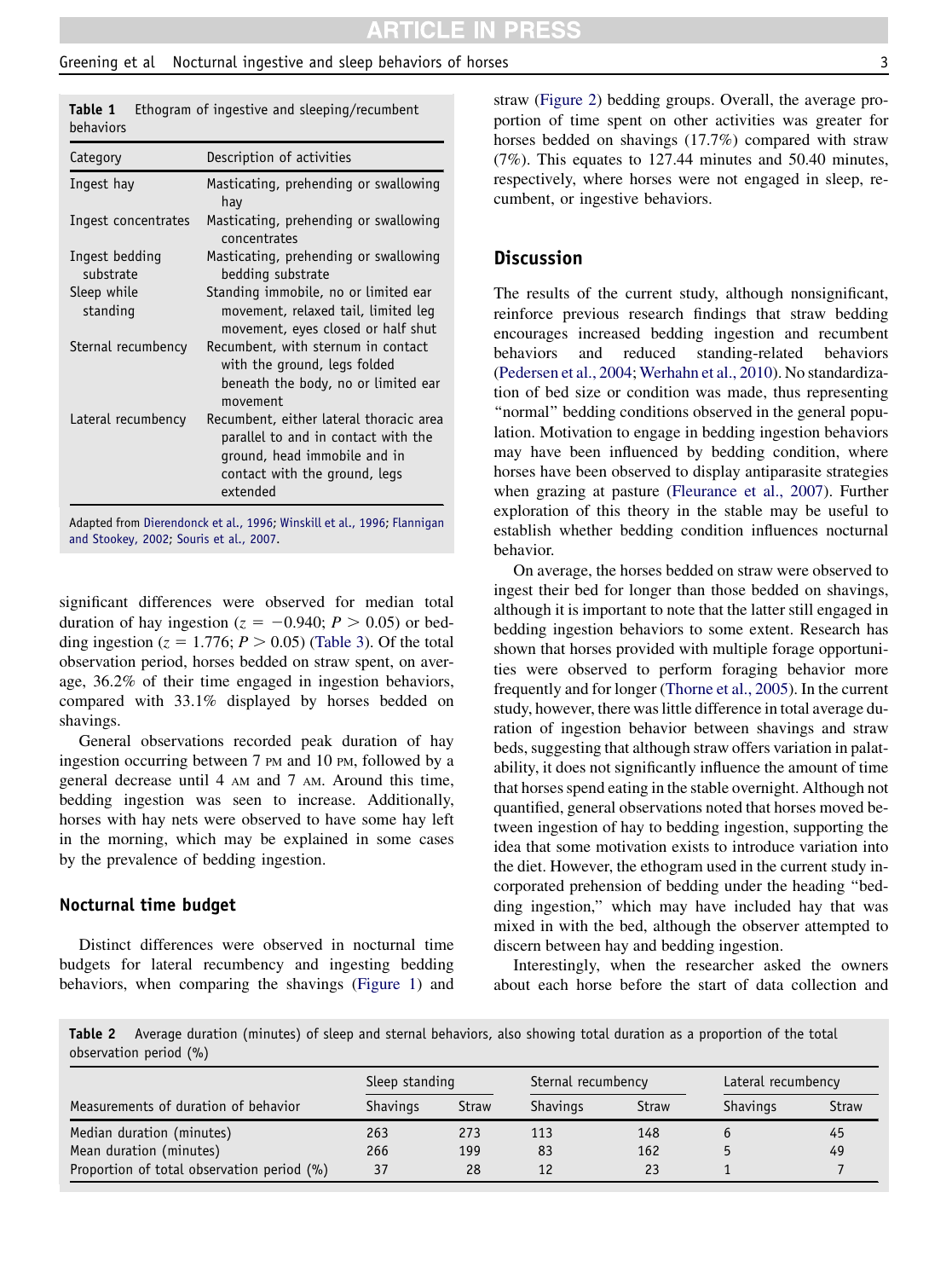Journal of Veterinary Behavior, Vol , No  $\blacksquare$ ,  $\blacksquare$ / $\blacksquare$  2012

<span id="page-3-0"></span>

| <b>Table 3</b> Average duration (minutes) of ingestion behaviors, |  |  |  |  |
|-------------------------------------------------------------------|--|--|--|--|
| also showing total duration as a proportion of the total          |  |  |  |  |
| observation period $(\% )$                                        |  |  |  |  |

|                                               | Ingestion of hay |              | Ingestion of<br>bedding |    |
|-----------------------------------------------|------------------|--------------|-------------------------|----|
|                                               | <b>Shavings</b>  | <b>Straw</b> | Shavings Straw          |    |
| Median duration<br>(minutes)                  | 248              | 228          | 8                       | 17 |
| Mean duration<br>(minutes)                    | 231              | 202          |                         | 58 |
| Proportion of total<br>observation period (%) | 32               | 28           | 1                       | 8  |

whether their horse had colicked in the past 5 months, all owners replied no. Although straw ingestion has been linked with colic in the past [\(Greet and Rossdale, 1987\)](#page-4-0), the anecdotal reports from owners in the current study do not support this. Some horses engaged in bedding ingestion more than others, suggesting different individual motivation to do so. Increasing access to different types of forage within the stable has also been shown to decrease straw bed forage behavior ([Thorne et al., 2005](#page-4-0)), which may offer a practical solution for owners of horses that have experienced colic associated with the use of a straw bed.

Straw beds have been reported to facilitate more sternal recumbency [\(Werhahn et al., 2010\)](#page-4-0) and lateral recumbency [\(Pedersen et al., 2004](#page-4-0)). In the current study, a straw bed



Figure 1 Time budgets of average total duration of nocturnal behavior shown as a proportion for the entire observation period for horses bedded on shavings.



Figure 2 Time budgets of average total duration of nocturnal behavior shown as a proportion for the entire observation period for horses bedded on straw.

appeared to encourage horses to spend a greater proportion of the observation period engaged in both lateral and sternal recumbency compared with horses bedded on shavings, suggesting that straw facilitates sleep, and more importantly paradoxical sleep, highlighting the potential for improved welfare. However, it is recognized that the exact amount of exercise each horse undertook was not standardized, which may have influenced the amount of rest that individual horses were motivated to undertake during the study [\(Caanitz et al., 1991](#page-4-0)). Similarly, the study could afford to be conducted over a longer period to gain more data for each individual, and the size of the horse relative to the dimensions of the stable should also be considered in future, as horses have been found to engage in more recumbent behavior in large boxes [\(Raabymagle & Ladewig, 2006\)](#page-4-0).

Overall, the average proportion of time spent on other activities was greater for horses bedded on shavings (17.7%) compared with straw (7%). Further research may help to verify the following suppositions: that this time may have been spent in standing alert, moving, rolling, engaging in stereotypic behavior, or defecation. Generally, it is accepted that environmental enrichment aims to improve the biological functioning of an animal by making adjustments to the artificial environment, although measuring the success of such improvements quantitatively has proven to be challenging ([Newbury, 1995](#page-4-0)). Where it is possible to account for biologically relevant behaviors within time budgets, it could be suggested that a straw bed encourages the display of more beneficial or functional behaviors from horses compared with shavings, although further